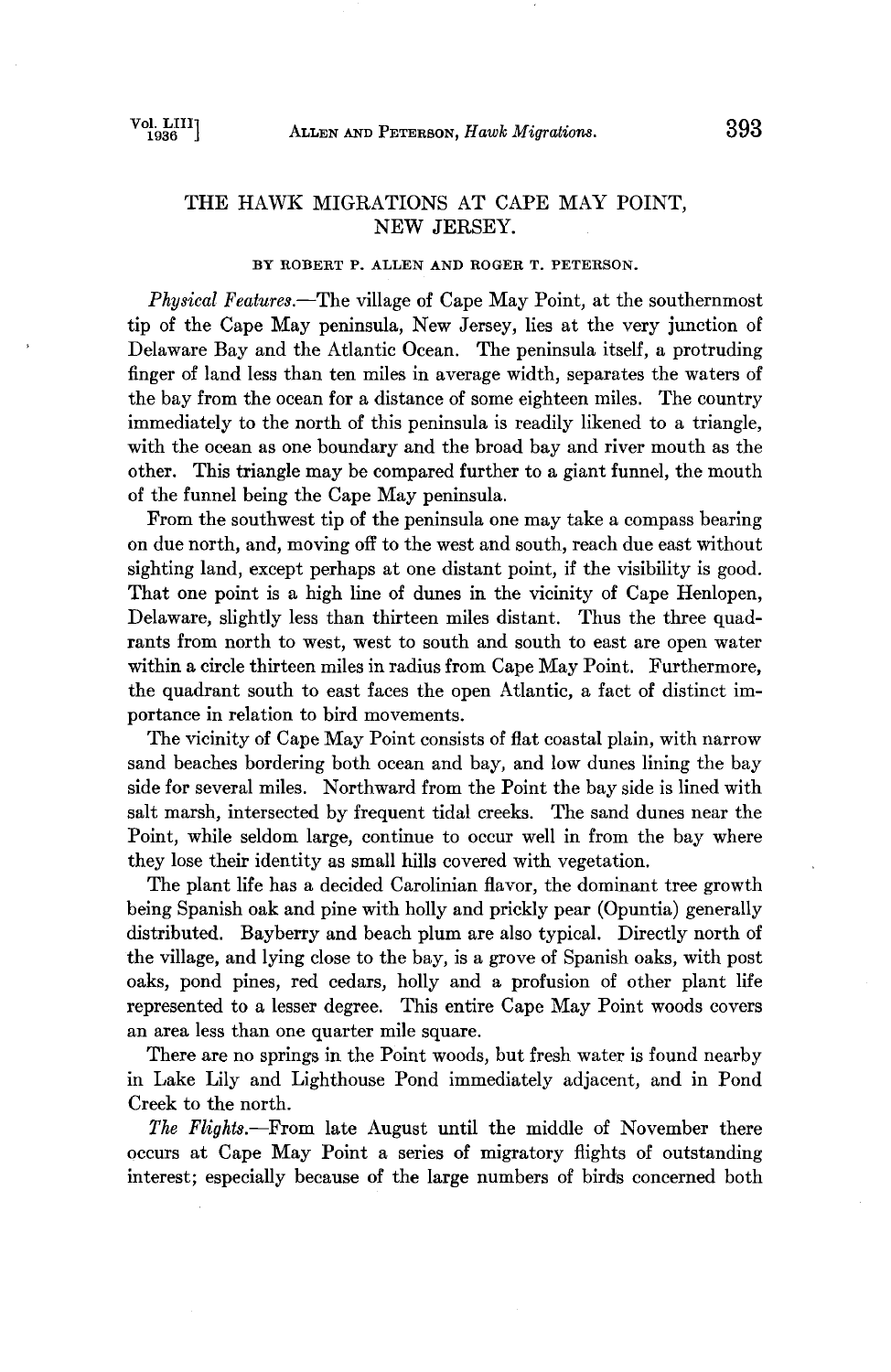**as to species and individuals. During the 1935 season, the Audubon As**sociation warden, Mr. William Rusling, recorded 188 species and estimated **a total of 124,000 individuals, either passing through or found within the vicinity of the Point (August 4 to November 16). This total estimate of individuals is probably far under the actual figure as the observer was concentrating on the raptorial species. The raptors were represented by thirteen species, slightly more than 10% of the total number of individuals of all species recorded, or approximately 13,500 birds. This estimate is**  fairly accurate; that of the passerine birds, probably only a fraction of the **number that actually passed through.** 

**Detailed records of the Hawk flights were kept in 1931, 1932 and 1935**  by representatives of the Audubon Association<sup>1</sup> engaged primarily in furthering law enforcement during the flights. A comparison of these furthering law enforcement during the flights. **records indicates that the Sharp-shinned Hawk (Accipiter velox) is the most abundant raptor, with immature birds of the species predominant. Table I shows the relative abundance of this and other raptorial species.** 

|     | 1 ADID NV. 1.                                      |                  |        |        |
|-----|----------------------------------------------------|------------------|--------|--------|
|     | <i>Species</i>                                     | Abundance        |        |        |
|     | In order of abundance in 1935 at Cape May<br>Point | 1935             | 1932   | 1931   |
| 1.  | Sharp-shinned Hawk                                 | 8,206            | 5,765  | 10,000 |
| 2.  | Cooper's Hawk                                      | 840              | 1,222  | 500    |
| 3.  | Sparrow Hawk                                       | 777              | 322    | 200    |
| 4.  | Osprey                                             | 706              | 102    | common |
| 5.  | Pigeon Hawk                                        | 402              | 1,707  | 1,200  |
| 6.  | Broad-winged Hawk                                  | 367              | 400    | 2,000  |
| 7.  | Marsh Hawk                                         | 274              | 264    | 100    |
| 8.  | Bald Eagle                                         | 60               | 10     | 40     |
| 9.  | Duck Hawk                                          | 56               | 42     | 20     |
| 10. |                                                    | 50               | 177    |        |
| 11. | Red-shouldered Hawk                                | 12               | 600    |        |
| 12. | Rough-legged Hawk                                  | $\boldsymbol{2}$ |        |        |
|     | Unidentified Buteos                                | 22               |        |        |
|     | $Total$                                            | 11,774           | 10,611 | 14,060 |
| 13. | Turkey Vulture                                     | 1,678            |        |        |
|     | $Total$                                            | 13,452           |        |        |

# **TABLE NO. 1.**

**Other migrating birds that particularly characterize the Cape May flights because of their great numbers, include the Black-crowned Night Heron, Woodcock, Flicker, Kingbird, Tree Swallow, Barn Swallow, Robin, Cedar Waxwing, Bobolink, and Red-wing.** 

**, Geo. B. Saunders, 1931; Robt. P. Allen, 1932; Roger T. Peterson and William J. Rusling, 1935.**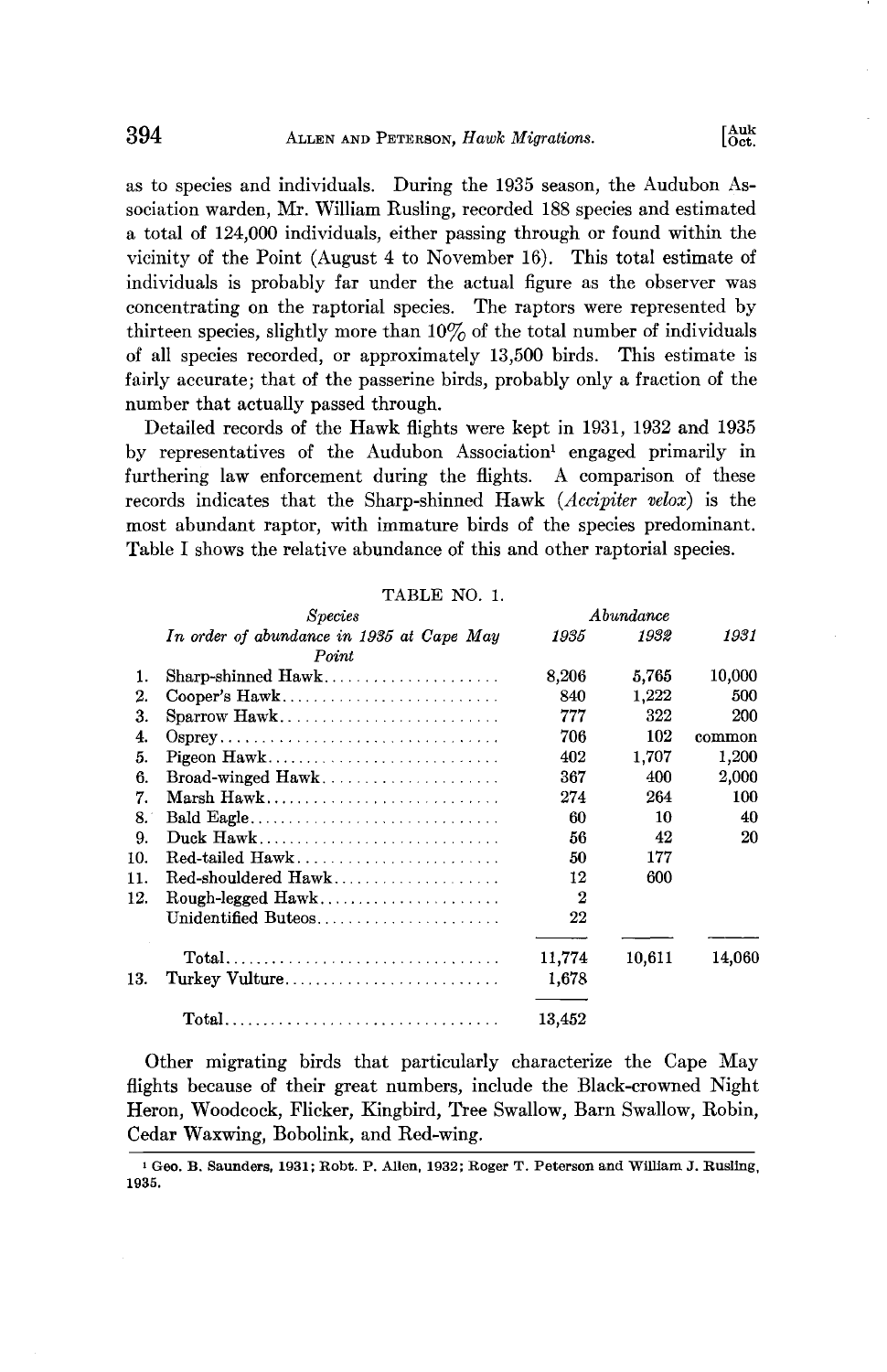**The flights are often very spectacular. On a favorable morning the Point woods may be literally alive with migrants. Over the meadows to the north animated clouds of Swallows, sometimes in thousands, move gradually towards the tip of the peninsula; or species after species pass overhead, flying very high on a southerly course or northward at a low altitude. Eagles, Vultures and Butcos circle on soaring wings, gaining altitude. Woodcock spring up on every hand, whirring away in all directions and disappearing into the thickets. One hears the call notes of Warblers, Sparrows, Blackbirds and Flickers. Rails sometimes crowd the nearby marshes, and when disturbed add their protesting tones.** 

**Even dragonflies and monarch butterflies join the migrating hosts on occasion, and when vast numbers of the latter reach the Point, the Spanish oaks, are sometimes more orange than green, and constitute a local feature to which the natives point with pride.** 

**The woods area offers natural foods and abundant cover and it is here that the principal concentrations of migrant birds are observed. Barn Owls, occurring in flocks that may number upwards of one hundred birds, prefer a grove of half-grown pines in the vicinity.** 

At night, when a heavy flight is under way, the calls of the arriving **migrants may be heard indoors by residents of the village, and the uncertain calling of Night Herons, and flock notes of passerine birds are ahnost as incessant as the rumble of the surf. These bird sounds, coming with the first cold drafts from the north and northwest, are as stirring as the roll of drums, and eloquent of the whole magnificent pageantry of bird migration.** 

Normal Path of Migrants.—It is generally conceded that the migration of **birds proceeds regardless of wind. As Eagle Clarke (1912) concludes, the weather at the place of origin of a movement has an important influence in stimulating migration, but the migrants are affected as they go along by whatever other conditions they meet.** 

**For example, they keep on going whether they encounter winds from the north, south, east or west, but the direction of the wind and its intensity has its effect on the birds by deflecting their path. They are influenced to a greater or lesser extent by the cyclonic movement of the air bodies.** 

**The notes of numerous field observers indicate that the normal lane of migration of the bulk of land birds across the state of New Jersey, passerine birds and Hawks, is a diagonal one, which lies north of a line corresponding roughly to the edge of the Newark lowlands and the Piedmont Plateau. This seems to conform to the old coastline and extends from northeast to southwest.** 

**Cutting across the upper corner of the state are the Appalachian ridges which extend in the same diagonal direction and down which many of the Hawks, especially the Butcos and the Accipiters, normally pass.**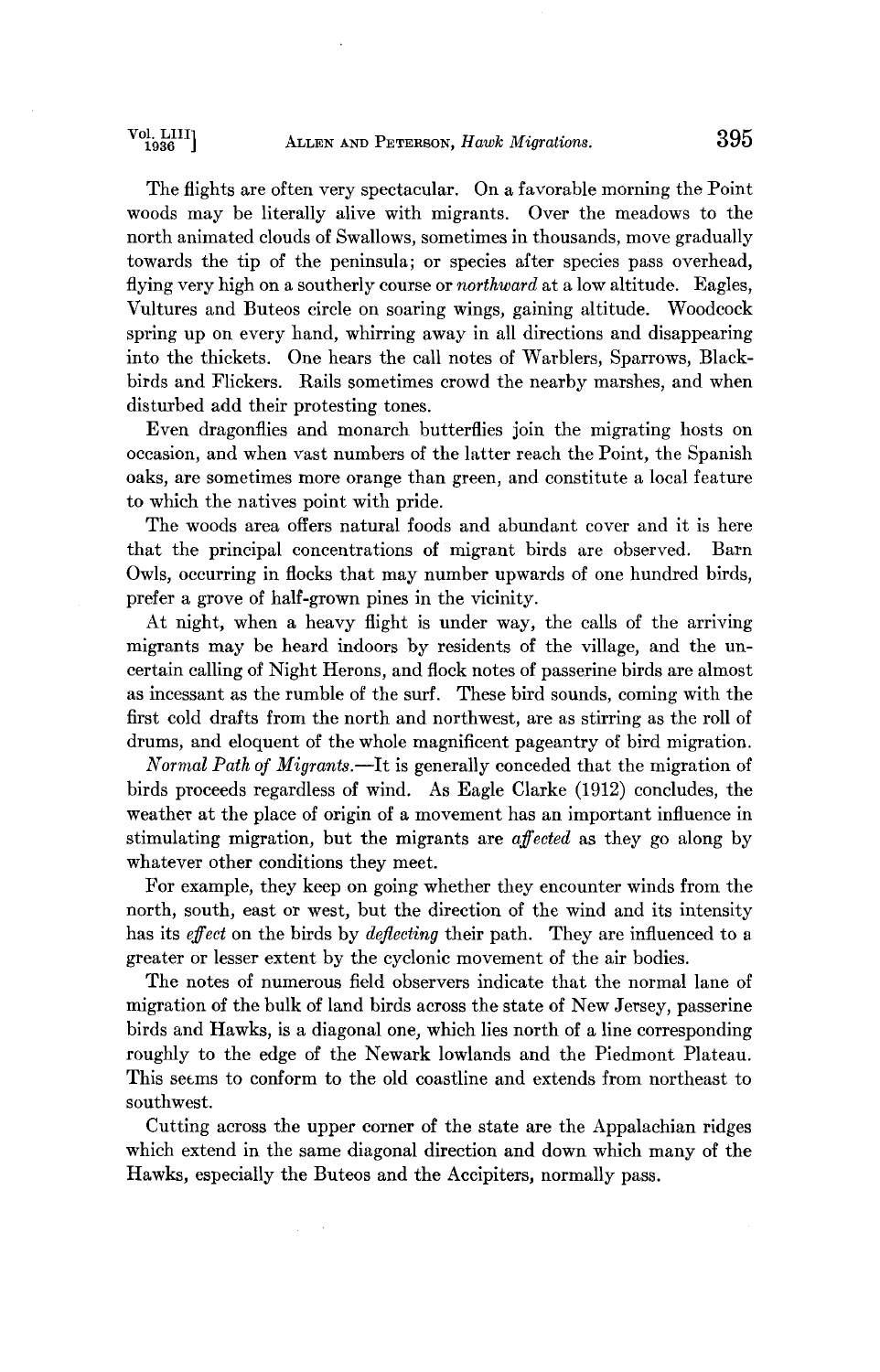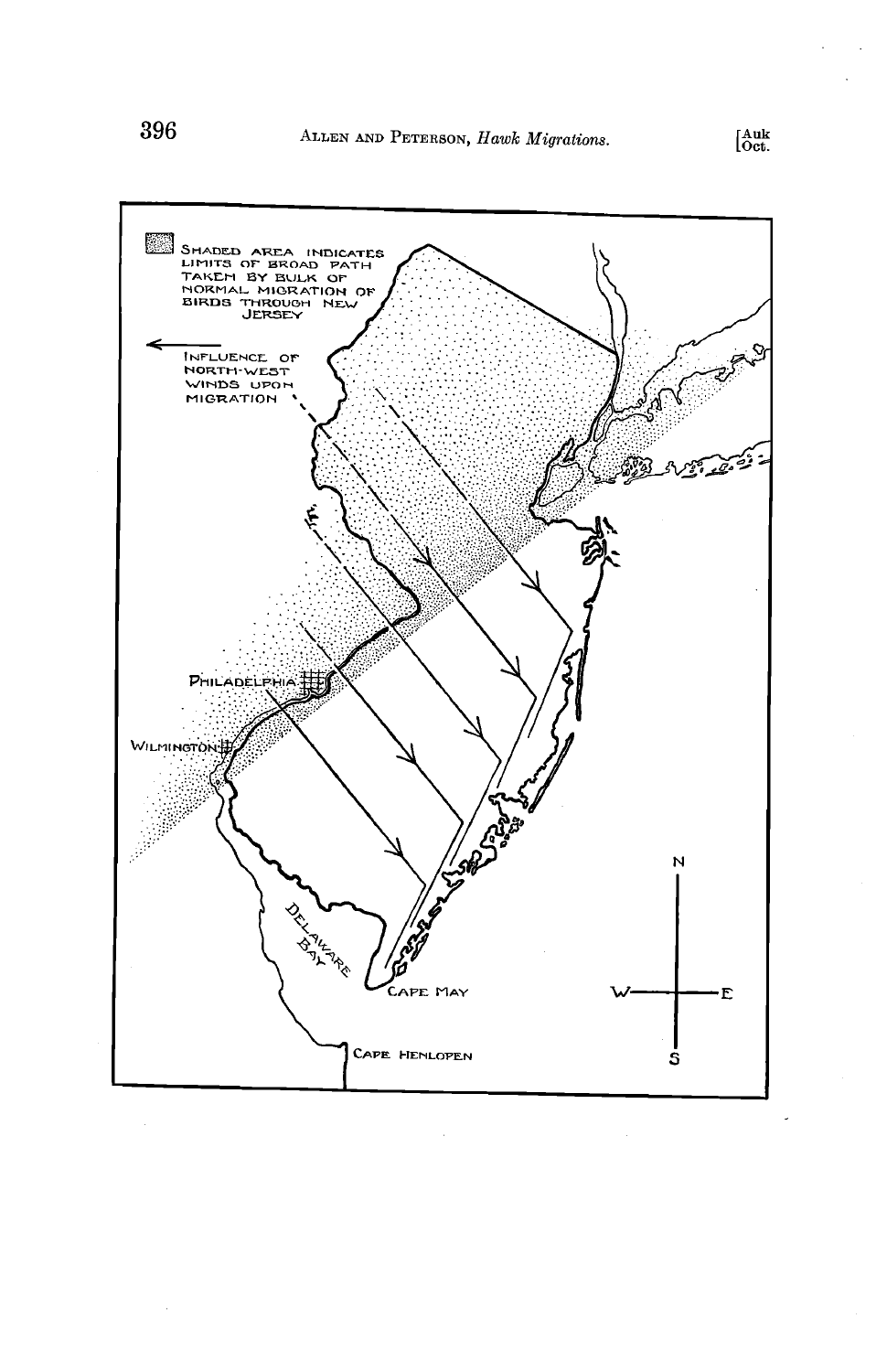**As any bird student who has worked the area knows, the Pine Barrens**  and much of the rest of the present coastal plain are rather poor for land **birds, other than the breeding species, much of the time during migration.** 

Effect of Wind on Migrants.—The concentrations of a variety of migrants **at Cape May seem to be very largely the result of a wind eondition--a northwest wind blowing across the lane of travel. The birds lose ground against this wind and gradually slip into the southern New Jersey peninsula. These birds eventually jam into the narrow confines of Cape May Point. A north wind will bring birds, and even a north-northeast wind will bring a few, but a northwest wind almost invariably brings a great many more.** 

**The importance of the degree of wind force is illustrated by the observation that clear skies and light northwest winds bring only moderate flights while a northwest wind of fairly strong, or strong force is almost certain to be accompanied by a large influx of migrant Hawks besides many smaller land birds.** 

Arrival of Migrants at Point.—The Hawks arrive rather high, are con**fronted by the broad waters of Delaware Bay and the smaller species, the Aeeipiters and the Falcons, that fly with much beating of the wings, drop to a lower level near the lighthouse.** 

**The lighthouse is not at the tip of Cape May Point and is set back a bit from the edge of the ocean. It is in this general neighborhood that the Hawks seem to arrive.** 

**The Falcons, the Sparrow, Pigeon and Duck Hawks, wander over the salt meadows on migration, but the Aeeipiters, the Sharp-shin and the Cooper's, shy away from the broad open stretches and follow the wooded areas. They both arrive in this vicinity, circle down, and start beating their way through the town of Cape May Point and north along the bay.** 

**On a dear day one can see the tremendous sand dune at Cape Henlopen in Delaware. The Hawks then, can see Delaware from their point of vantage in the sky, but will not attempt the erossing on the northwest wind that has forced them to Cape May. It is a long flight and if they lost too much ground against the wind they would be taken out to sea. It would be a long fight into the wind to regain the shore in Delaware.** 

**Northward Flight into Northwest Wind.--On a northwest wind the Kingbirds and Flickers, as well as the Warblers and Thrushes that arrive at the Point at dawn, all follow the bay shore line northward. Even the monarch butterflies and the dragonflies have a tendency to go in that direction. In the early hours of the morning small birds that had overcast the mark and gone out to sea in the dark can sometimes be seen winging their way in from the open ocean against the wind. These waifs join the general movement of the other migrants.** 

**This narrow path up the shore takes the Hawks low over the wooded**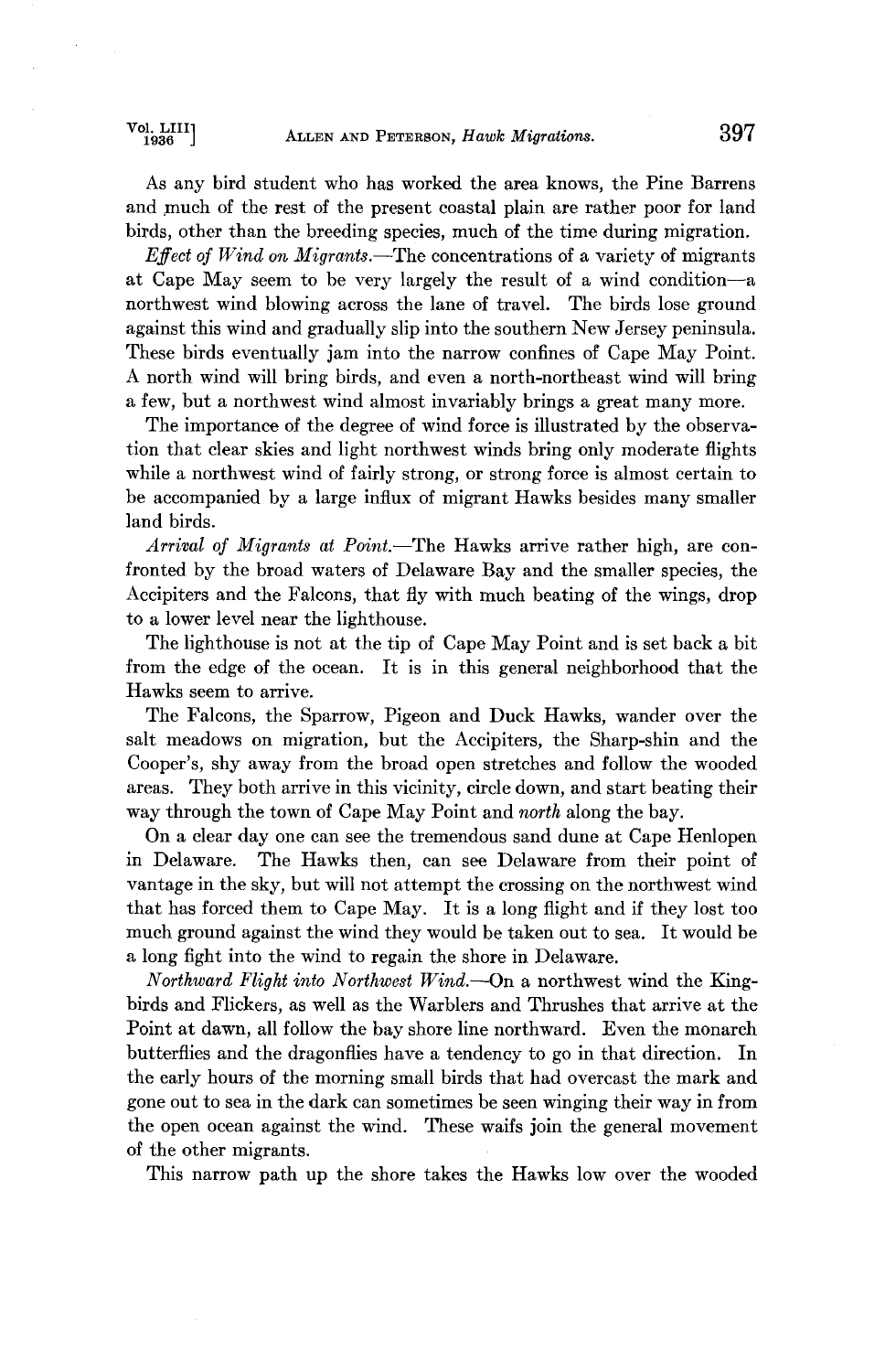**section just north of the town of Cape May Point. A concrete highway running almost east to west cuts across the woodland and here the local gunners formerly lined the road and waited for the Hawks to come over. Until recently shooting was permitted from the highways in New Jersey so the slaughter of Sharp-shins, an unprotected species, was considerable. As the road through the woods commands aconsiderable vista of open sky** 



**it is the best vantage point from which to cheek the numbers and the actions of passing Hawks.** 

**Shooting from sandhills in the woods has been largely eliminated through the creation of the Witmet Stone Wildlife Sanctuary by the Audubon**  This embraces much of the woodland where the concentra**tions occur.** 

**The northward flight continues as long as the northwest wind persists. If the wind is very strong the birds sometimes find difficulty in tacking back and forth against it. We have followed the birds for seventeen miles north along Delaware Bay. It is to be supposed that they continue on until they reach a point where the river is narrow enough for them to cross. When a**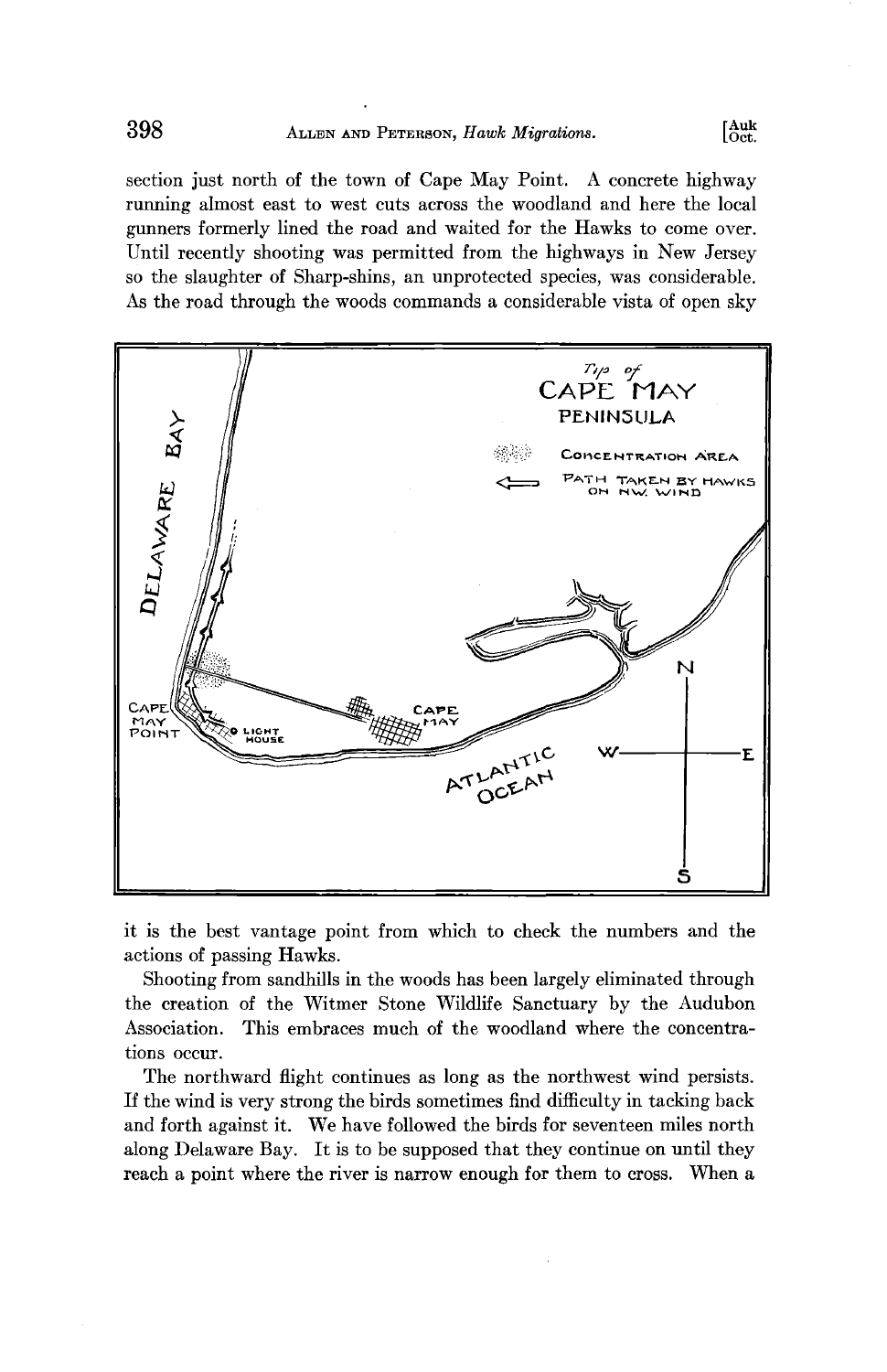salt water creek, with broad marshes, intersects the lane of travel, the **Sparrow Hawks cross without hesitation. The Sharp-shins follow the edges of the woods until the creek narrows. For this reason the lane of travel becomes diffused and difficult to follow farther north.** 

**A careful search on the Delaware side revealed no concentrated crossing point, although Mr. Richard H. Pough of Philadelphia has seen considerable numbers of birds cross in the neighborhood of Wilmington.** 

"Follow-up" Flight.—Often for a day or so after the wind has lulled or **shifted into another quarter, fair numbers of Hawks will drift through. These birds, instead of swinging north along the shore, will attempt to fly south across the bay from the tip of Cape May Point. We believe these to be birds that had been brought onto the coastal plain by the wind of the day before, but that had not reached Cape May by nightfall. However, we cannot be certain of this.** 

**The Sharp-shins often fly very high when erossing, usually from five hundred feet to the limit of vision. It is a neck-breaking and eye-blinding job to obtain an accurate count. Although they seem to head in the direction of Cape Henlopen, Delaware, there is no corresponding concentration on the other side. Neither the lookout men at the coast guard station or the wireless station had noticed any unusual numbers of Hawks. It is probable that the birds are still flying very high when they reach Delaware and spread out over the country-side before dropping down.** 

**Lulls.--For a day or so after the "follow-up" flight there will be scarcely a Hawk. This scarcity might last several days. Small land migrants are also largely absent, and seem to evaporate into thin air on days when the wind is in a southerly or easterly quarter. Dr. Witmet Stone tells of working the woodlands along the bay for five miles during one of these lulls. He**  recorded only ten species of birds. That night a northwester set in. **following day, over the same ground he listed eighty-three species.** 

## **TABLE NO. 2.**

Relation of wind direction to the numbers of the Sharp-shinned Hawk (Accipiter **velox velox) at Cape May Point during the fall of 1935.** 

|            |                 | Numbers of           |    | Direction of Flight After |
|------------|-----------------|----------------------|----|---------------------------|
| Date       | Prevailing Wind | $Sharp\text{-}shins$ |    | Reaching Point            |
| Sept. $16$ | N               | 803                  | N  | along Bay                 |
| 17.        | NW              | 281                  | N. | along Bay                 |
| 18.        | $\text{SW}$     | 5                    |    |                           |
| 19.        | S               | 3                    |    |                           |
| $20.$      | NW              | 228                  | N  | along Bay                 |
| 21.        | s               | 340                  | s  | across Bay                |
| $22$       | $_{\rm NNW}$    | 325                  | N  | along Bay                 |
|            | $_{\rm NNW}$    | 566                  | N  | along Bay                 |
| $24$       | E               | 52                   | s  | across Bay                |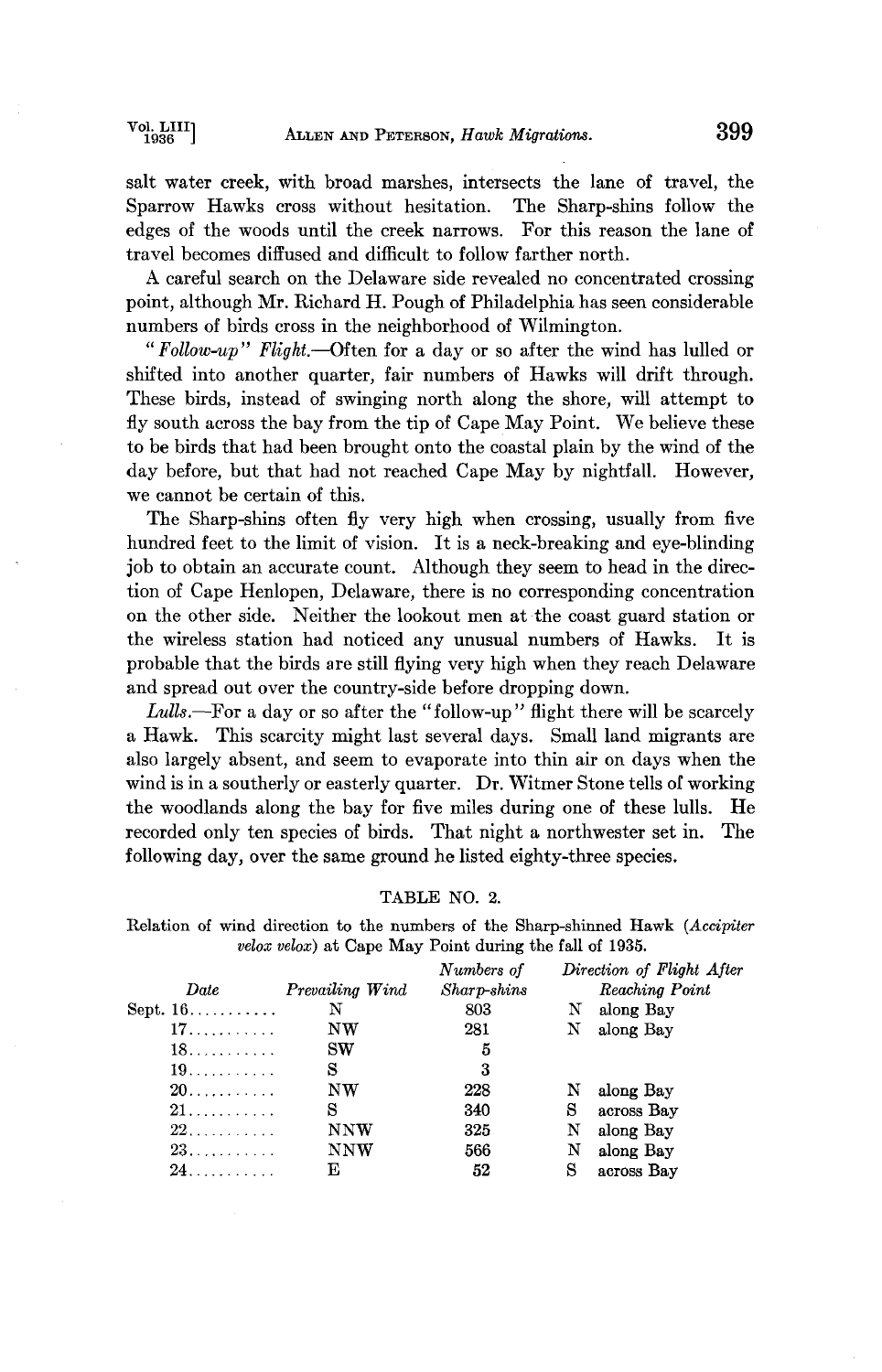# **TABLE NO. 2 (Continued).**

|            |                                                            | Numbers of  |         | Direction of Flight After |
|------------|------------------------------------------------------------|-------------|---------|---------------------------|
| Date       | Prevailing Wind                                            | Sharp-shins |         | Reaching Point            |
| Sept. $25$ | $_{\rm SW}$                                                | 1           |         |                           |
| 26.        | $_{\rm sw}$                                                | 0           |         |                           |
| 27.        | s                                                          | 7           |         |                           |
| 28.        | E                                                          | 1           |         |                           |
| 29.        | W                                                          | 11          |         |                           |
| 30.        | .NW                                                        | 168         | Ν       | along Bay                 |
| Oct.<br>1. | s                                                          | 591         | S       | across Bay                |
| 2.         | NW                                                         | 251         | N       | along Bay                 |
| 3.         | S                                                          | 295         | s       | across Bay                |
| 4.         | NW                                                         | 531         | Ν       | along Bay                 |
| 5.         | NΕ                                                         | 79          | N       | along Bay                 |
| 6.         | Rain                                                       | 12          |         |                           |
| 7.         | NW                                                         | 242         | Ν       | along Bay                 |
| 8.         | N                                                          | 63          | N       | along Bay                 |
| 9.         | ENE                                                        | 49          | s       | across Bay                |
| 10.        | Е                                                          | 47          | $\bf S$ | across Bay                |
| 11.        | $_{\rm sw}$                                                | 30          | s       | across Bay                |
| 12.        | N                                                          | 83          | N       | along Bay                 |
| 13.        | $_{\rm SE}$                                                | 91          | s       | across Bay                |
| 14.        | $_{\rm SW}$                                                | 22          | S.      | across Bay                |
| 15.        | $\ensuremath{\text{N}}\xspace\ensuremath{\text{W}}\xspace$ | 1057        | Ν       | along Bay                 |
| 16.        | N                                                          | 224         | N       | along Bay                 |
| 17.        | SW                                                         | 18          |         |                           |
| 18.        | $_{\rm SW}$                                                | 1           |         |                           |
| 19.        | $\rm{NW}$ to $\rm{SW}$                                     | 70          | N       |                           |
| 20.        | SW                                                         | 27          |         | along Bay                 |
| 21.        | s                                                          | 4           |         |                           |
| 22.        | $_{\rm SW}$                                                | 3           |         |                           |
| 23.        | $_{\rm SW}$                                                | 4           |         |                           |
| 24.        | <b>NNW</b>                                                 | 149         | N       |                           |
| 25.        | N                                                          | 163         | N       | along Bay                 |
| 26.        | W                                                          | 8           |         | along Bay                 |
| 27.        | W to NW                                                    | 28          |         |                           |
| 28.        | S                                                          | 4           |         |                           |
| 29.        | SE                                                         | 2           |         |                           |
| 30.        | $_{\rm SE}$                                                | 0           |         |                           |
| 31.        | ENE                                                        | 0           |         |                           |
| Nov.<br>1. | NNE                                                        | 22          |         |                           |
| 2.         | NNE                                                        | 52          | N<br>N  | along Bay                 |
| 3.         | N                                                          | 226         |         | along Bay                 |
| 4.         | Е                                                          |             | N       | along Bay                 |
| 5.         | SSW                                                        | 8           |         |                           |
| 6.         |                                                            | 0           |         |                           |
|            | NW                                                         | 166         | N       | along Bay (last           |
| 7.         | ${\rm ENE}$                                                |             |         | flight of season)         |
| 8.         |                                                            | 1           |         |                           |
|            | ${\rm E}$ to ${\rm N}$                                     | 5           |         |                           |
| 9.         | NΕ                                                         | 7           |         |                           |

 $\overline{\phantom{a}}$ 

 $\bar{t}$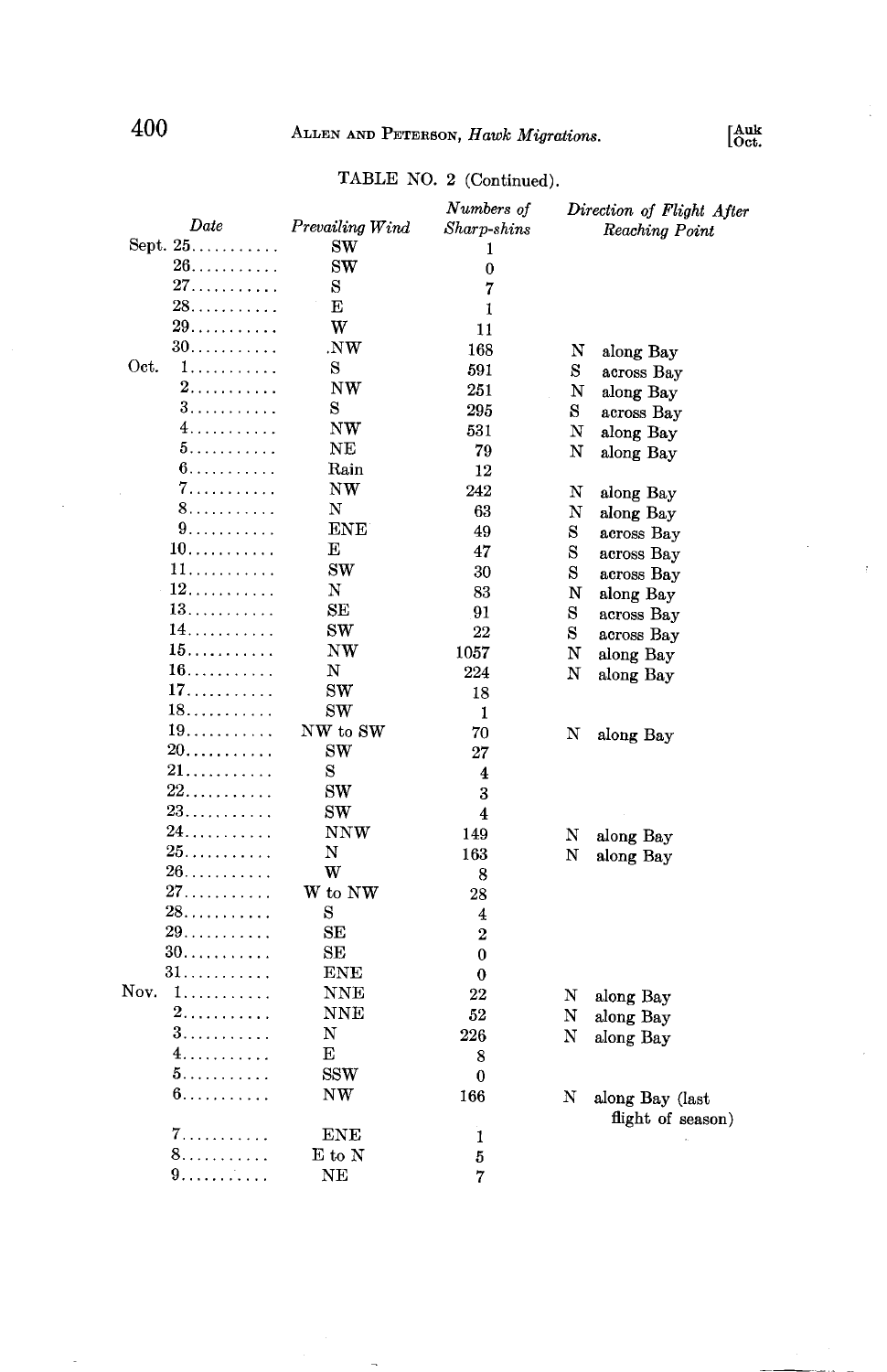### **TABLE NO. 2 (Continued).**

| Date                         | Prevailing Wind | Numbers of<br>Sharp-shins | Direction of Flight After<br>Reaching Pyint |
|------------------------------|-----------------|---------------------------|---------------------------------------------|
|                              | SE.             |                           |                                             |
| 11.                          |                 | O                         |                                             |
| $12\ldots\ldots\ldots\ldots$ | $_{\rm SSW}$    | 0                         |                                             |
|                              |                 |                           |                                             |
| 14.                          | N               | 4                         |                                             |
| $15 \dots $                  | N               | 9                         |                                             |

**Mutual Reactions of Hawks.--The migrating Hawks were almost entirely silent, making sounds only when one bird would plunge at another. This parrying and diving is apparently in mock combat, as none of them seems to suffer damage.** 

**Sharp-shins were seen to plunge at other Sharp-shins, at Cooper's Hawks, Broad-wings, Vultures and Eagles. Eagles were seen to tumble about in the air together. Pigeon Hawks chased Sparrow Hawks, Sharp-shins and other Pigeon Hawks. One immature Duck Hawk seemed to have great sport annoying any bird that came near. First, it would charge at a Vulture and then, folding its wings it would swoop at one Sharp-shin and then another.** 

### **17OOD HxBITS DURING MIGRATION.**

**As would be expected with the great concentration of small migrants at Cape May Point, approximately 100% of the food of the Sharp-shinned Hawk and the Cooper's Hawk is birds. A large number of stomachs were examined during 1931 and 1932 and a few during 1935. These were birds that had been shot by local gunners.** 

**lccipitor velox. SHARP-SHINNED HAWK. 189 stomachs of the Sharp-shinned Hawk contained 208 birds of 44 species.** 

**Although one of the commonest sights during the Hawk flights is a screaming Flicker with a little Sharp-shin in hot pursuit, there was not a trace of a Flicker in any of the stomachs examined. It seems as if they just enjoy hearing the Flickers squeal.** 

**Warblers and other small birds are not so fortunate. Cuckoos are the largest birds normally killed by the Sharp-shin. No game birds were found.** 

Accipiter cooperi. COOPER's HAWK. 22 stomachs of the Cooper's Hawk con**tained 30 birds of 17 species. One stomach contained a trace of a beetle.** 

Falco c. columbarius. PIGEON HAWK. A number of stomachs of the Pigeon **Hawk were examined during 1931 and 1932. These contained more dragonflies than anything else. It is interesting to note that good Pigeon Hawk days are often good dragonfly days. The food supply seems to arrive with the Hawks, influenced by the same wind conditions.** 

**Forty-one (41) stomachs of the Pigeon Hawk contained:** 

**115 Dragonflies, 2 Crickets, 2 Grasshoppers, 34 Birds, 2 Red Bats, 1 Field Mouse. On one occasion a Pigeon Hawk was seen to perch on a pine branch and eat a dragonfly while a Mourning Dove looked on less than five feet away.**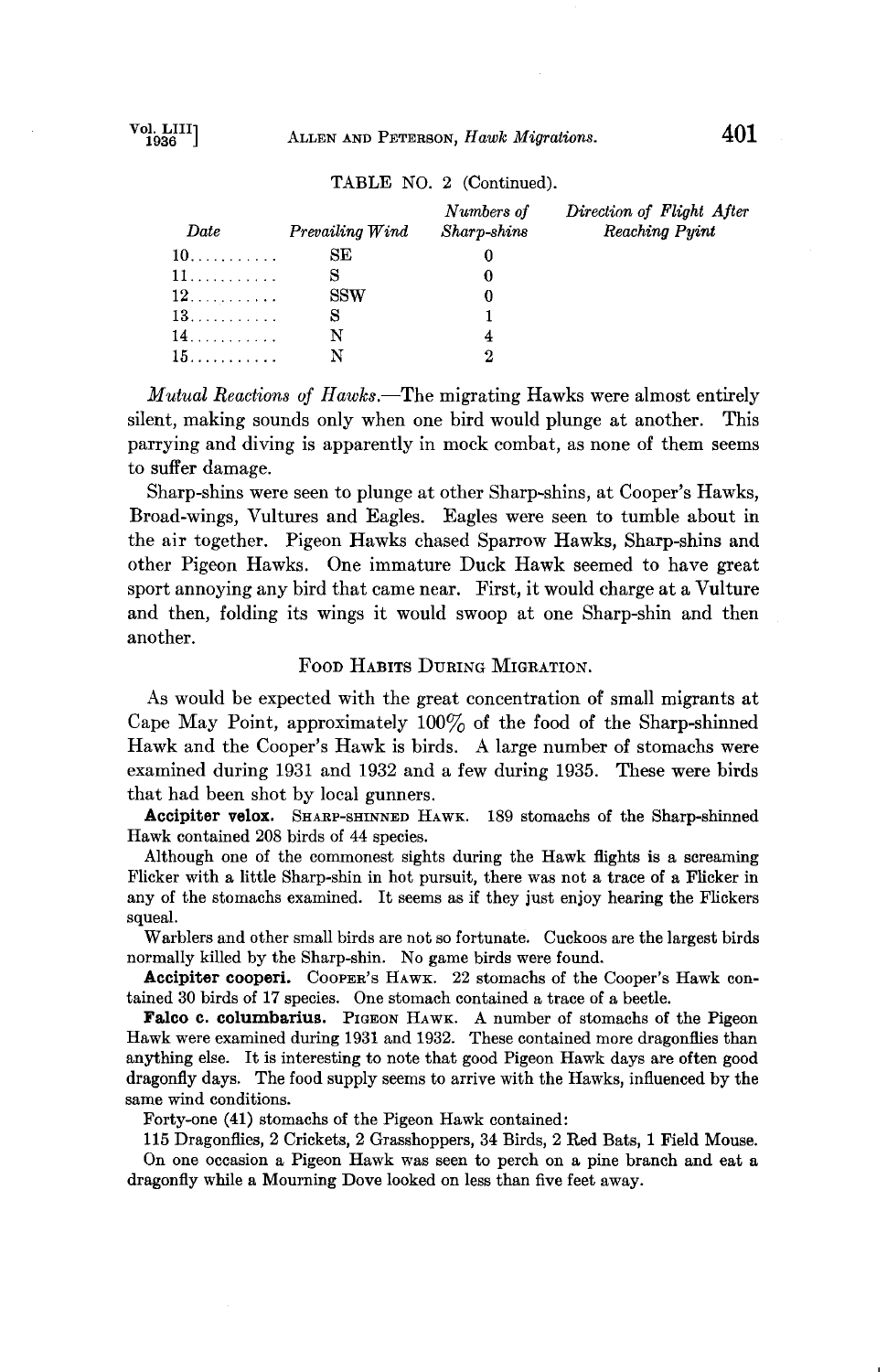**A Pigeon Hawk was seen to harrass a flock of a hundred Yellow-legs feeding in a flooded cornfield. It would swoop at the flock and send the birds to another part of the pond. It frightened them up repeatedly, but never struck down a bird. Eventually, the Yellow-legs lost most of their fear of the Hawk and fed within a short distance, while it preened itself on a fence post. As the play of many animals is closely akin to food-getting, it is probable that this chasing might be interpreted as such.** 

### **ANNOTATED LIST OF HAWKS.**

**Cathartes aura septentrionalis. TURKEY VULTURE. In Cape May County the Turkey Vulture is much commoner during the winter months than in the summer. Those breeding in northern New Jersey move out of that section of the State during the colder months, and probably help to swell the numbers that linger further south.**  The Vultures evidence some difficulty in attempting to traverse the waters of the bay. **They arrive at the Point in their rocking and wheeling manner and on reaching the**  water the loose groups assume a single-file formation,— as if each bird were tied to a **string, and proceed in a straight line across the water.** 

**If the wind is a quartering one, from the northwest, then attempts at crossing are futile. They lose ground rapidly and drift toward the ocean. One flock of Vultures was seen to make three such attempts. Each time the flock returned to resume its intricate wheeling and make a fresh start at a different air-level. When finally seen the number had nearly doubled, and the birds were so high they could scarcely be discerned without a glass.** 

**Accipiter velox velox. SHARP-SHINNED HAWK. The first Sharp-shinned Hawks put in their appearance on August 23, 1935, but the species did not become common until the second week in September.** 

**Of the 8206 Sharp-shins recorded during the 1935 season only 26 were positively identified as adults. In 1931 only two adults were recorded. Normally, the Cape May flight is made up almost entirely of immature birds. Perhaps the immature birds are less inclined to hold their course along the Alleghany ridges, and when the wind is strong, to take the course of least resistance and drift over the low country toward the coast. They perhaps ride the ridge drafts until they reach one of the frequent breaks or gaps and then make the departure. At Hawk Mountain in Pennsylvania, the flight is composed of a large percentage of adults, ranging from 20% to nearly 100% on different days.** 

**On October 21, 1932, a very strong northwest wind brought an exceptionally great flight of Hawks to Cape May--4562 birds--this included a good percentage of adult Sharp-shins, the only adult flight of which we have any record. This indicates that it probably takes a much stronger wind to induce the adults to leave the usual path.** 

**The bulk of the Sharp-shins fly in the morning from 7:30 to noon. They feed**  along the way,—at least after turning north at the Point. Very frequently a Hawk **would veer suddenly in its course and dive at a small bird near the ground.** 

**By the middle of the afternoon most of them are resting.** 

**Accipiter cooperi.** Cooper's HAWK. The Cooper's Hawk flight starts a little later in the season than that of the Sharp-shin. The numbers are much smaller--in **the neighborhood of 10%. This 10% figure seems to hold quite consistently in the daily flights.** 

**Immature birds predominate in this species also.** 

BUTEOS.—The Buteos seem to require quite a sustained blow to bring them to **Cape May in numbers. They arrive in long strings high in the air and circle around**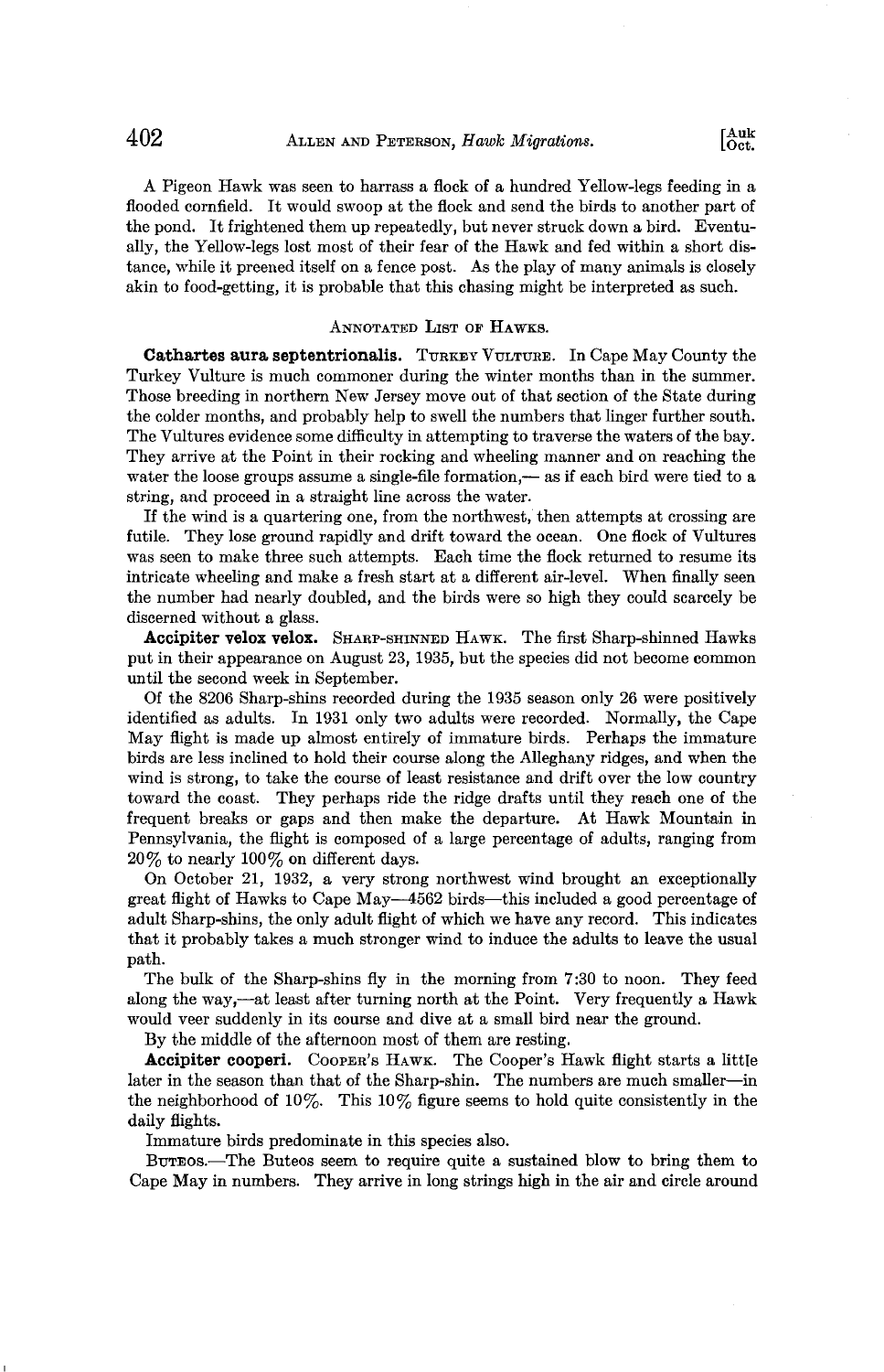**in groups when they reach the Point. There they wheel, gaining altitude. This makes it difficult to determine exactly how these birds make their departure.** 

**Their numbers vary greatly from year to year.** 

**Haliaeetus 1. leucocephalus. BALD EAGLE. The bulk of the Bald Eagles during the fall migration of 1935 passed through during the first and second weeks in September. Of the sixty Bald Eagles that were observed, nearly fifty were immature birds. A few pairs of Bald Eagles breed in southern New Jersey, but these birds tend to remain in the vicinity of the nest throughout the year.** 

**Circus hudsonius. MARSH HAWK. The Marsh Hawk occurs in scattered groups, seldom arriving in the concentrated numbers of the other Hawks. October is its month.** 

**Pandion haliaetus carolinensis.** Ospreys nest abundantly in lower **Cape May County so the count of 706 Ospreys in 1935 may mean a great deal of duplication. The greatest numbers of those obviously on migration passed through during the second and third weeks of September.** 

**Falco peregrinus anatum.** DUCK HAWK. The few Peregrines that were **noticed seemed to be more independent of the influence of wind than almost any other species.** 

**Falco colurnbarius colurnbarius. PIGEON HAWK. Pigeon Hawks seem to fly more in the afternoon than do the other Hawks at Cape May.** 

**On the 16th of September, 1935, late in the afternoon, a small Falcon which was identified at the time as an immature Pigeon Hawk (Peterson) came over the town of Cape May Point accoutred with falconry trappings. The jesses were trailing from its legs and its bell was ringing. It was found later that Captain Meredith, a falconer of Boonton, N. J.--140 miles to the north, lost one of two young Richardsoh's Merlins (F. c. richardsoni) two days before. Very likely it was the same bird!** 

**Falco sparverius sparverius.** SPARROW HAWK. During the 1935 season large **numbers of Sparrow Hawks went through between the 15th and 20th of September.** 

**Along the ridges, Hawk Mountain, for example, the Sparrow Hawks are very few in number. It is possible that many of them take the Piedmont. In this connection it is interesting to note that on a change of wind into the proper quarter the Sparrow Hawks very frequently arrive first--then the Sharp-shins. In short, if the Sparrow Hawks take the Piedmont Lane they do not have to drift so far to reach Cape May.** 

**BRIEF COMPARISON WITH OTHER CONCENTRATION POINTS.** 

**Concentrations of Hawks similar to those at Cape May occur at several other points along the Atlantic Coast. Trowbrldge in 'The Auk' in 1895**  has shown that the Connecticut shore flights are composed largely of **Sharp-shins which are brought by the northwest winds. The Fergusons in 'The Auk' in 1922 have shown that the Fishers Island flights are made up**  largely of immature Sharp-shins which arrive on northwest winds.

**We have been informed that there is a great concentration of Hawks at Cape Charles, Va., which is quite identical to that at Cape May. These birds double back and fly north along the Chesapeake. Mr. Richard**  Pough has definite data on this same flight flying north along the **Hooper Island district in Maryland.** The birds are mostly Sharpshins **Hooper Island district in Maryland. The birds are mostly Sharpshins**  and fly north during northwest winds.